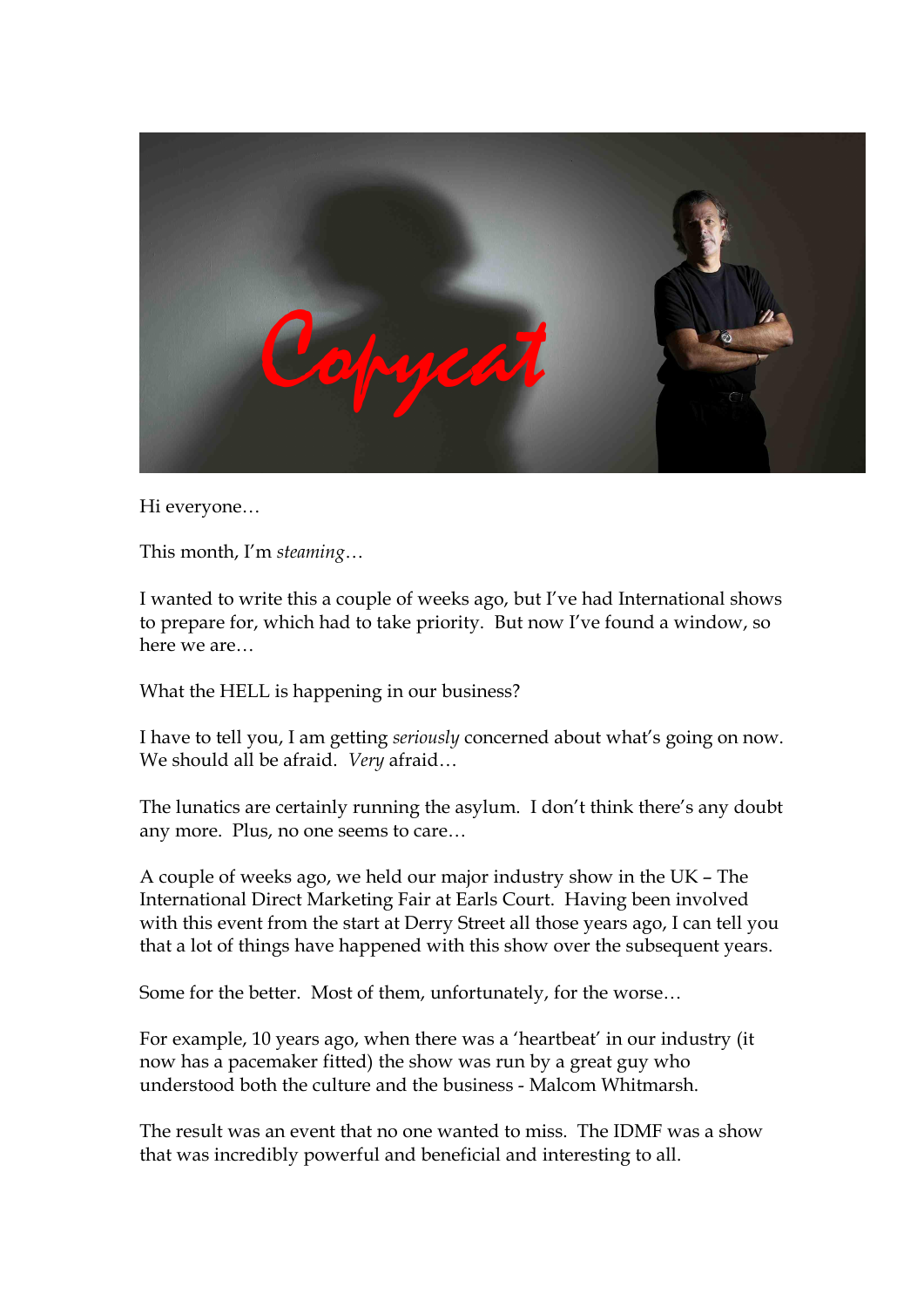Positivity reigned. Top people were everywhere, the best were fêted, those that wanted to, could learn a lot and the atmosphere was tremendous.

Alcohol flowed like water, deals were being done everywhere, people kissed and fondled with enthusiasm and regularity. Life was in a *major* key.

Now, the show is a pale imitation.

This year's show was boring. There was no atmosphere at all. Negativity reigned. Only a handful of top people were there and those that spoke didn't get the audiences they should. I heard that Steve Harrison (one of the most talented creative minds in our business) attracted an audience of just 30 people).

It would be funny if it wasn't so tragic. It reminds me of something Samuel Johnson wrote, way back in the 18th century…

*"Mankind have a great aversion to intellectual labour; but even supposing knowledge to be easily attainable, more people would be content to be ignorant than would take even a little trouble to acquire it..."*

In the IDMF 2008 edition, water now flows like the alcohol used to. The only questions the bar staff had to answer were "still or sparkling?".

The spaces at the bar were huge. No deals were being done that I could see and kissing and fondling was not on the menu at all.

Neither was smiling. No one seemed to be enjoying a single minute of it.

What a load of boring bastards…

I always arrange to meet old friends there and we normally all arrive separately. We all have a look around, shake a few hands, then collectively disappear somewhere nice for an all-afternoon lunch where we reminisce, like old farts do.

This year, we pretty much did the same, although the walk around took minutes, as there was nothing really to see. And I include the Internet part in that. The handshakes were less than previous years, as it appeared that most of the sensible people seemed to be somewhere else.

Let's be honest here. There wouldn't be an IDMF, if it wasn't for Internet World. That show has joined and takes up half - maybe more - of the floor space.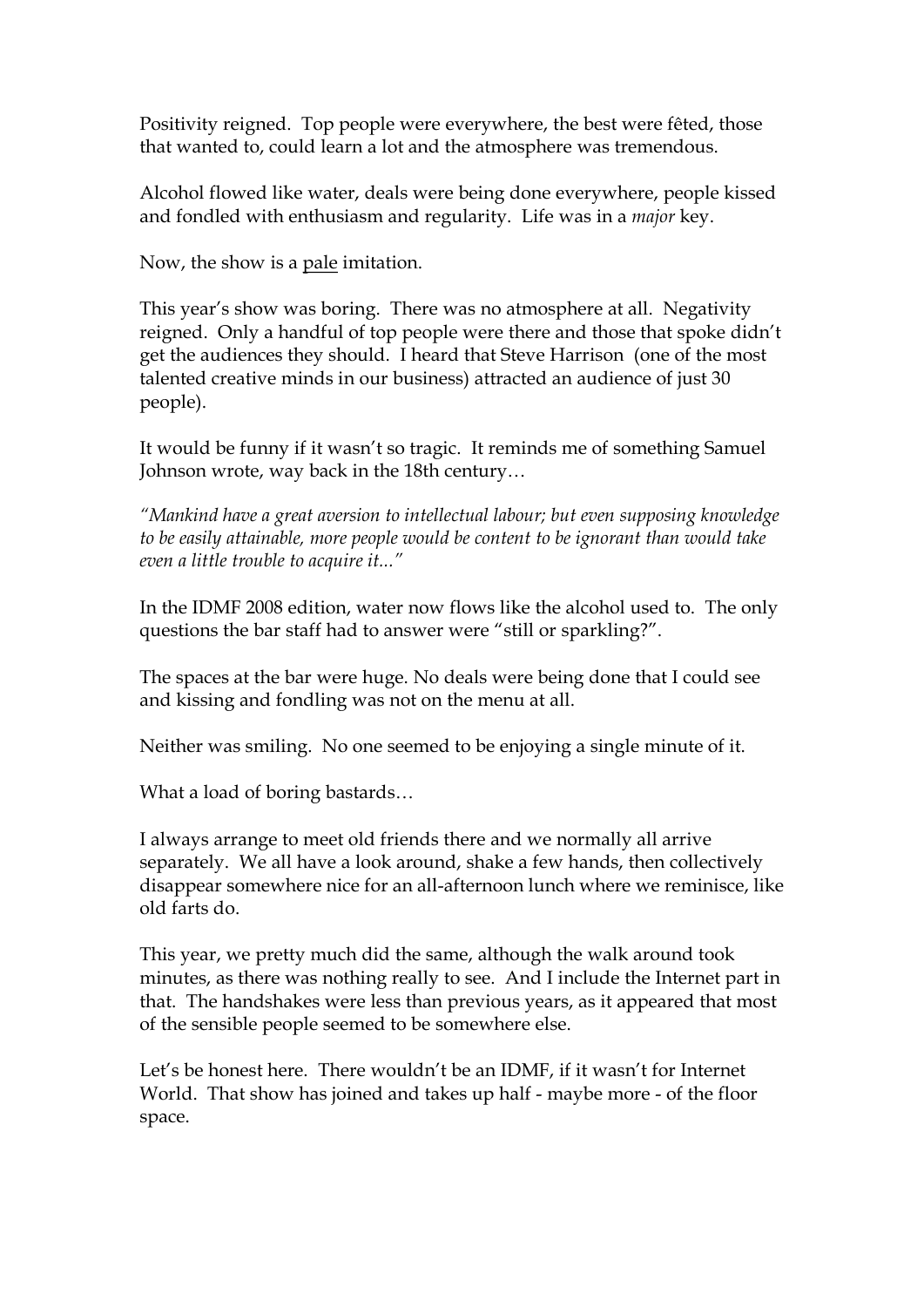To old DM liggers like me, it's very sad. The show just isn't our show anymore. It's gone. And, I'm afraid, it doesn't look like it will ever come back.

But, it's little surprise. We are devaluing everything. Seminars are now FREE. The organisers and sponsors are ecstatic that their theatres are full.

They're only full because they're FREE, you tubes! Charge a nominal £20 for entry and you wouldn't spot a soul. It's all skin deep.

But, bad as all this is, there are greater problems underneath it all.

During the 3 days, there were a total of 180 FREE seminars. Yes, over 60 a day. Much too many, in my view. But, as we all know, there are politics at play here.

I analysed the topics and subject matter of the seminars on offer, over the duration of the event. Astonishingly, this is part of what I found…

There were:

# **(a) 25 on CRM…**

Yes, incredibly, CRM came out tops. The subject has already wasted hundreds of millions of pounds already. But, during the 3 days there were 25 FREE seminars on how to waste some more…

## **(b) 21 on Postal Related Issues…**

I bet there were a few snores to be heard here. 21 seminars on a subject like this. Bloody hell.

## **(c ) 21 on digital printing…**

I passed by one of these when it was being presented. Simply a sales pitch. I have heard subsequently, that this applied to most of them. Well, we're not surprised are we?

#### **(d) 20 on research…**

Okay, so let me understand this. 20 seminars on research, but not one on testing. Can you believe it? The rock on which we built our DM church was testing. No wonder no one does it anymore. They simply don't know how.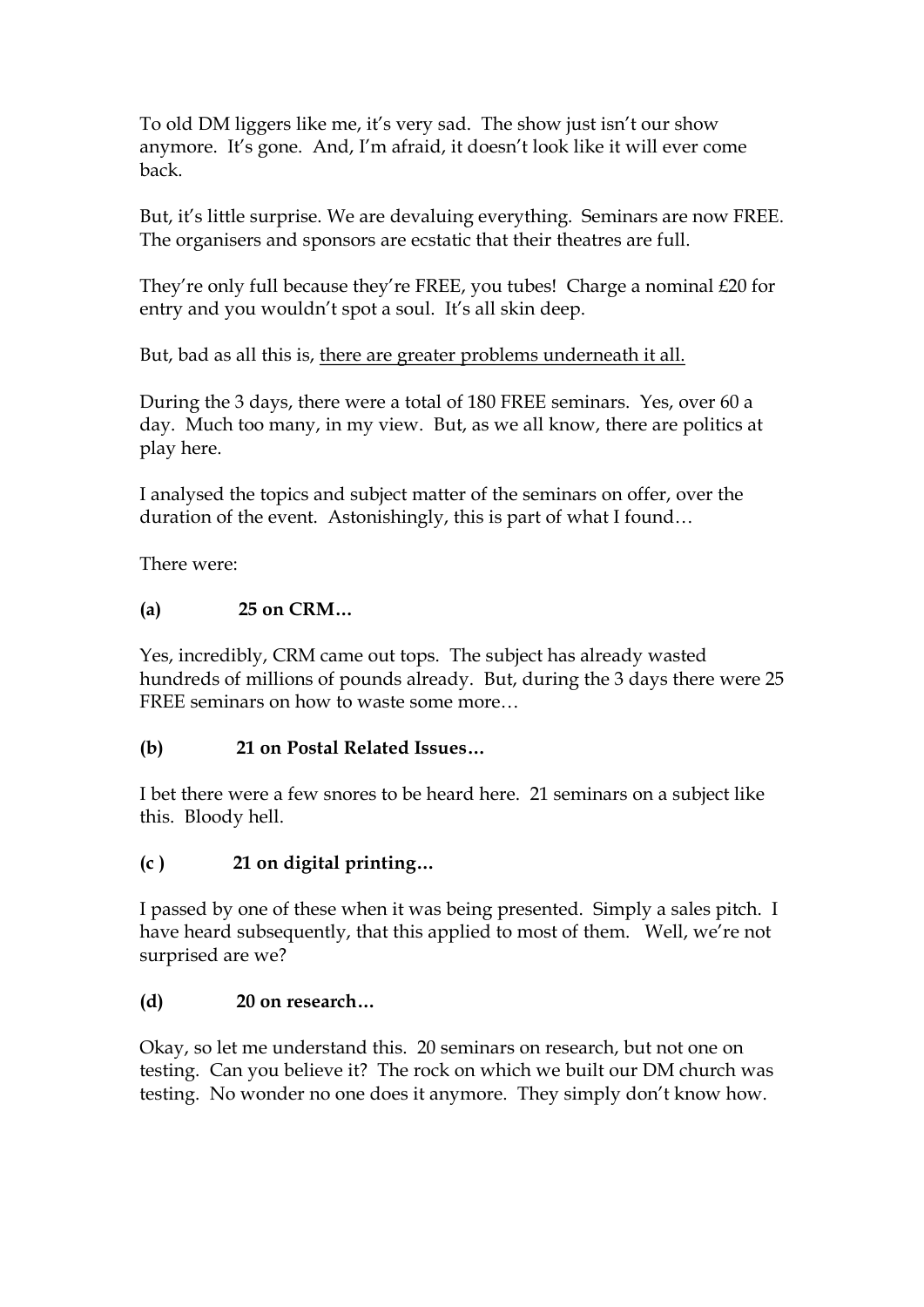## **(e) 13 by the CIM…**

I have to be careful what I say here. All I will say is this. What are the CIM doing at a DM Show? They don't know the first thing about DM…

### **(f) 5 on how to win awards**

How to win awards! I ask you. If you want to know how far we have fallen, this is it.

If people wanted to know how to win awards, why didn't they go and see Steve Harrison's presentation? He's won so many, he probably doesn't know where to put them all…

If the above analysis seems like total bollocks to you, that's because it *is*. But, as I said earlier, it gets worse. And here's why…

Do you want to know how many seminars or presentations there were on the two most important elements of our business – creative and copy?

## **A big fat ZERO**.

Unbelievably, there wasn't a single one.

This means that if anyone came to this big annual UK event on contemporary direct marketing and wanted some advice on how to create an effective mail pack, door drop piece or insert, they wouldn't get it

If they wanted to know how to create a winning ad, or write an email that cuts through the crap that's currently filling our inboxes every day, they would go home unfulfilled.

And, if they wanted to learn why the correct use of words in today's communication challenges is now probably more important than anything out there, they would be disappointed.

I think we all ought to pack up and go home.

It wouldn't be so bad, if the standard of creative and copy was good out there.

As we all know, it isn't. Quite the opposite, in fact.

In the main, it's awful and getting worse.

Have a look at this statistic that I read a little while ago…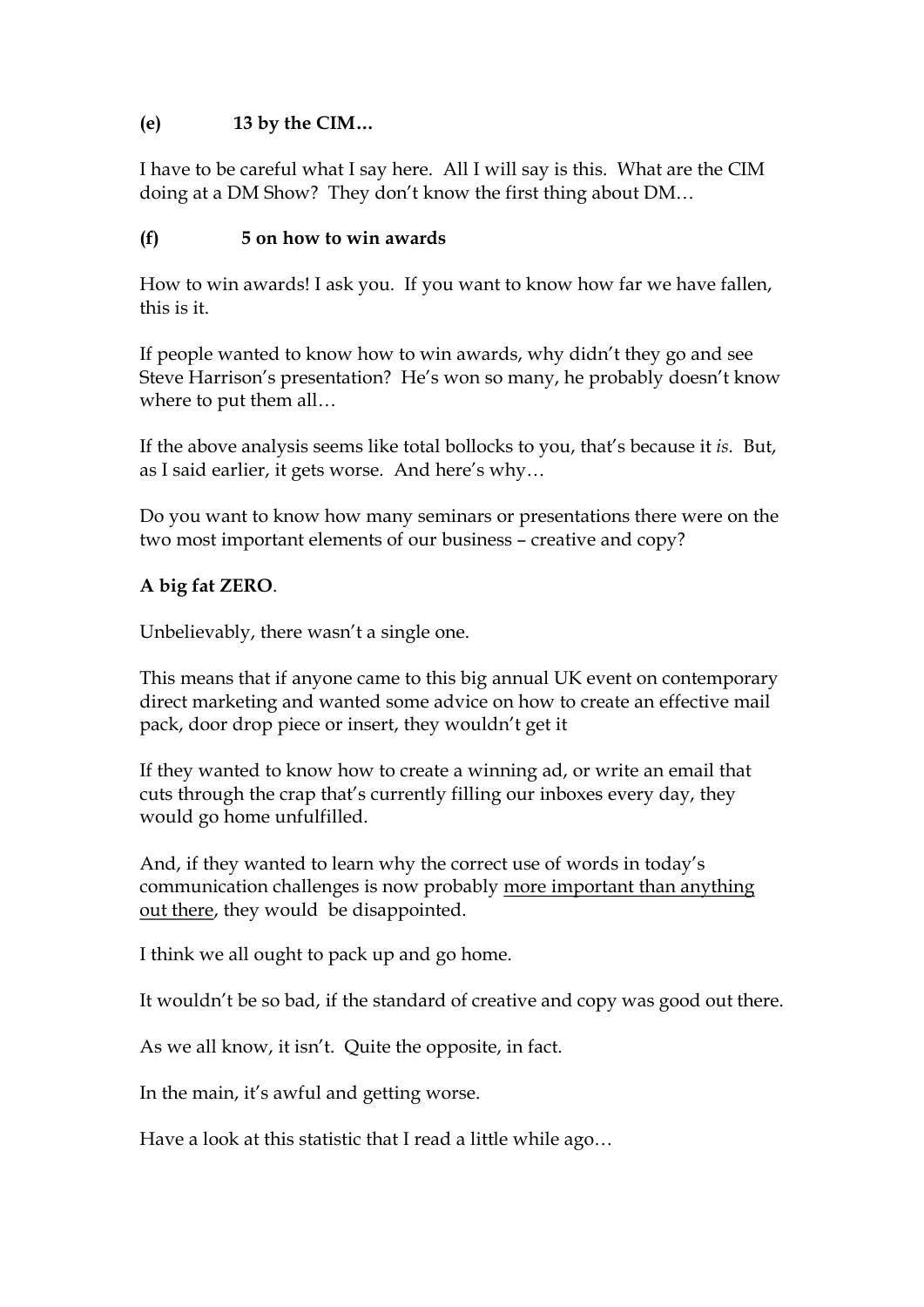*"85% of all advertising and marketing is invisible, because it is so badly done.14% of all advertising and marketing is extremely poor — either unattractive, stupid, patronising, demeaning. (Ironically, that's better than being invisible, because at least it might get your attention.)The remaining 1% is terrific work…"*

Let me tell you this. Everyone in our business should be thoroughly ashamed of that statistic. It indicates that for the most part, we really don't know what we are doing…

Mind you, many of us who study this business have known this for years…

Rory Sutherland, the Chairman of The Creative Forum said recently, *"This is a peculiar time. Never before has creativity been more valuable – yet felt less valued "*

How right he is. And look at the result. At a time when getting a response has never been tougher, we are now producing work of the lowest quality in decades…

But, it's not surprising really, when people who should know better, think that CRM, postal issues and research are more important than creative and copy…

See you next month…

Don't forget, all my previous articles are available for enjoyment and FREE download at: **www.andyowen.co.uk/articles.html**

Keep the faith *(although it's getting increasingly more difficult…)*

**About the Author** 

**Andy Owen is Managing Director of Andy Owen & Associates, a leading International direct marketing agency, specialising in all aspects of contemporary direct marketing.**

**The company has offices in UK, Middle East, Romania & Russia.**

**The company's corporate website is [www.andyowen.co.uk](http://www.andyowen.co.uk/) The specialist copy division has its own site at [www.copywritingthatsells.com](http://www.copywritingthatsells.com/)**